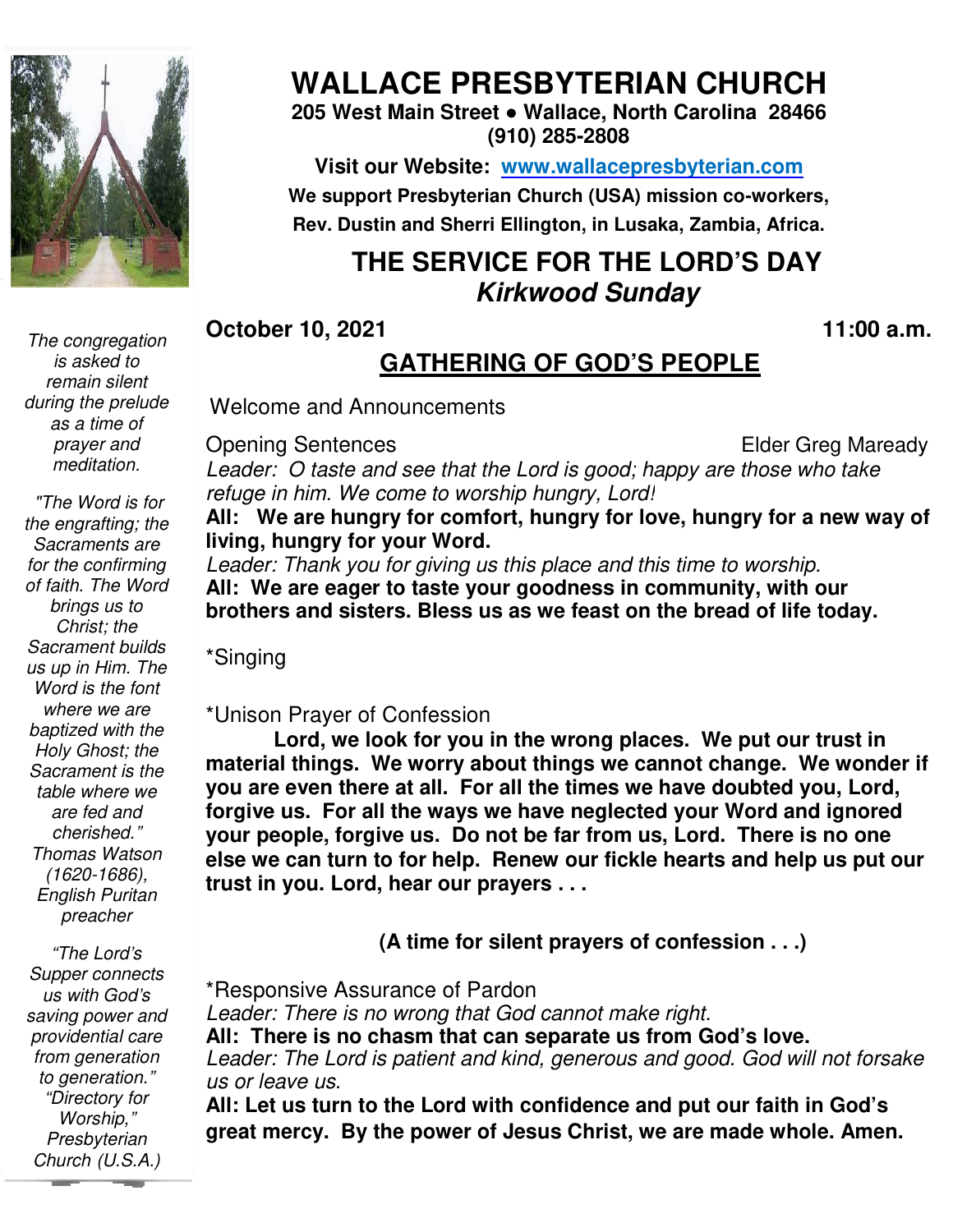*"When Jesus wanted to explain to his disciples what his death was all about, he didn't give them a theory, he gave them a meal." N.T. Wright, English New Testament scholar and Anglican bishop* 

*To our eyes Baptism appears to be nothing more than ordinary water, and the Sacrament of Christ's body and blood simple bread and wine, like other bread and wine, and the sermon, hot air from a man's mouth. But we must not trust what our eyes see." Martin Luther (1483-1546), German priest, theology professor, Reformer* 

*"Do this in remembrance of me." Jesus (Luke 22:19)* 

Gloria Patri **Glory Be to the Father Glory be to the Father, and to the Son, and to the Holy Ghost; as it was in the beginning, is now, and ever shall be, world without end. Amen, amen.** 

#### **PROCLAIMING GOD'S WORD**

Children's Sermon

Unison Prayer for Illumination

٦  **from your mouth, make us hunger for this heavenly food, that it may Since we do not live by bread alone, but by every word that comes nourish us today in the ways of eternal life; through Jesus Christ, the bread of heaven. Amen.**

| <b>Old Testament Lesson</b> | Job 22:21-26  | <b>Elder Greg Maready</b> |
|-----------------------------|---------------|---------------------------|
| Gospel Lesson               | Mark 10:17-31 |                           |

Sermon **The Cost of Living"** Dr. Philip K. Gladden

A Time for Silent Reflection

## **GIVING THANKS TO GOD**

\*Presentation of Offering, Doxology, and Prayer of Dedication

 *Praise God from whom all blessings flow; Praise Him all creatures here below; Praise Him above ye heavenly host; Praise Father, Son, and Holy Ghost. Amen.* 

 Affirmation of Faith: The Apostles' Creed **I believe in God the Father Almighty, Maker of heaven and earth. And in Jesus Christ his only Son our Lord; who was conceived by the Holy Ghost, born of the Virgin Mary, suffered under Pontius Pilate, was crucified, dead, and buried; he descended into hell;**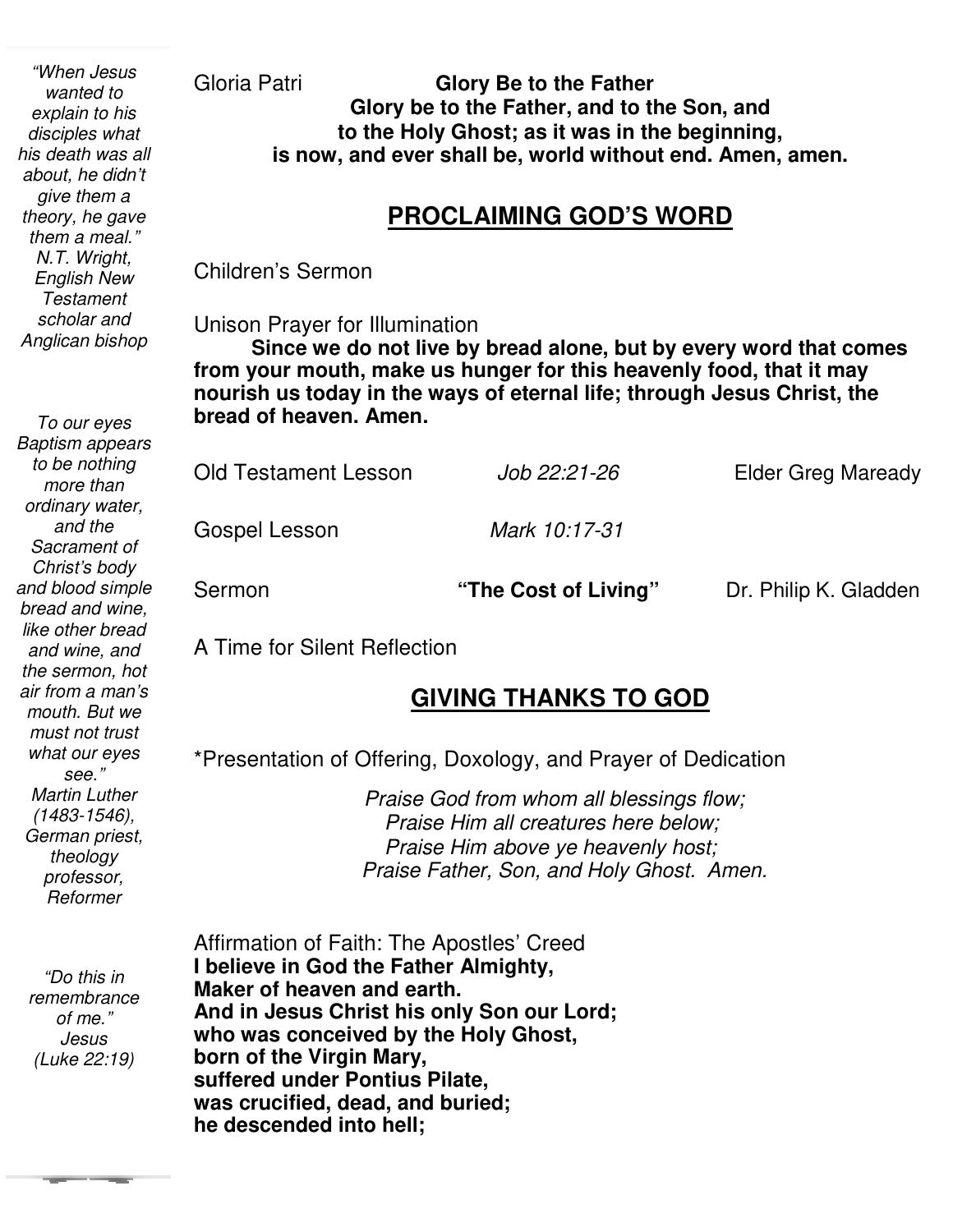*"To eat this particular meal together is to meet at the level of our most basic humanness, which involves our need not just for food but for each other." Frederick Buechner, Presbyterian minister and author* 

**the third day he rose again from the dead; he ascended into heaven, and sitteth on the right hand of God the Father Almighty; the third day he rose again from the dead; he ascended into heaven, and sitteth on the right hand of God the Father Almighty; the forgiveness of sins; the resurrection of the body; and the life everlasting. Amen.** 

\*Singing

The Sacrament of the Lord's Supper



The Invitation to the Table

The Words of Institution

The Great Prayer of Thanksgiving with the Lord's Prayer

**Our Father who art in heaven, hallowed be thy name. Thy kingdom come, thy will be done, on earth as it is in heaven. Give us this day our daily bread; and forgive us our debts, as we forgive our debtors; and lead us not into temptation, but deliver us from evil. For thine is the kingdom and the power and the glory, forever. Amen.** 

*Through the Lord's Supper, the Holy Spirit renews the Church in its identity and sends the Church to mission in the world." "Directory for Worship," Presbyterian Church (U.S.A.)* 

**The Color** 

The Eating of the Bread and the Drinking of the Cup

The Prayer after Communion

\*Singling

\*Benediction

\*Postlude \**All who are able may stand.*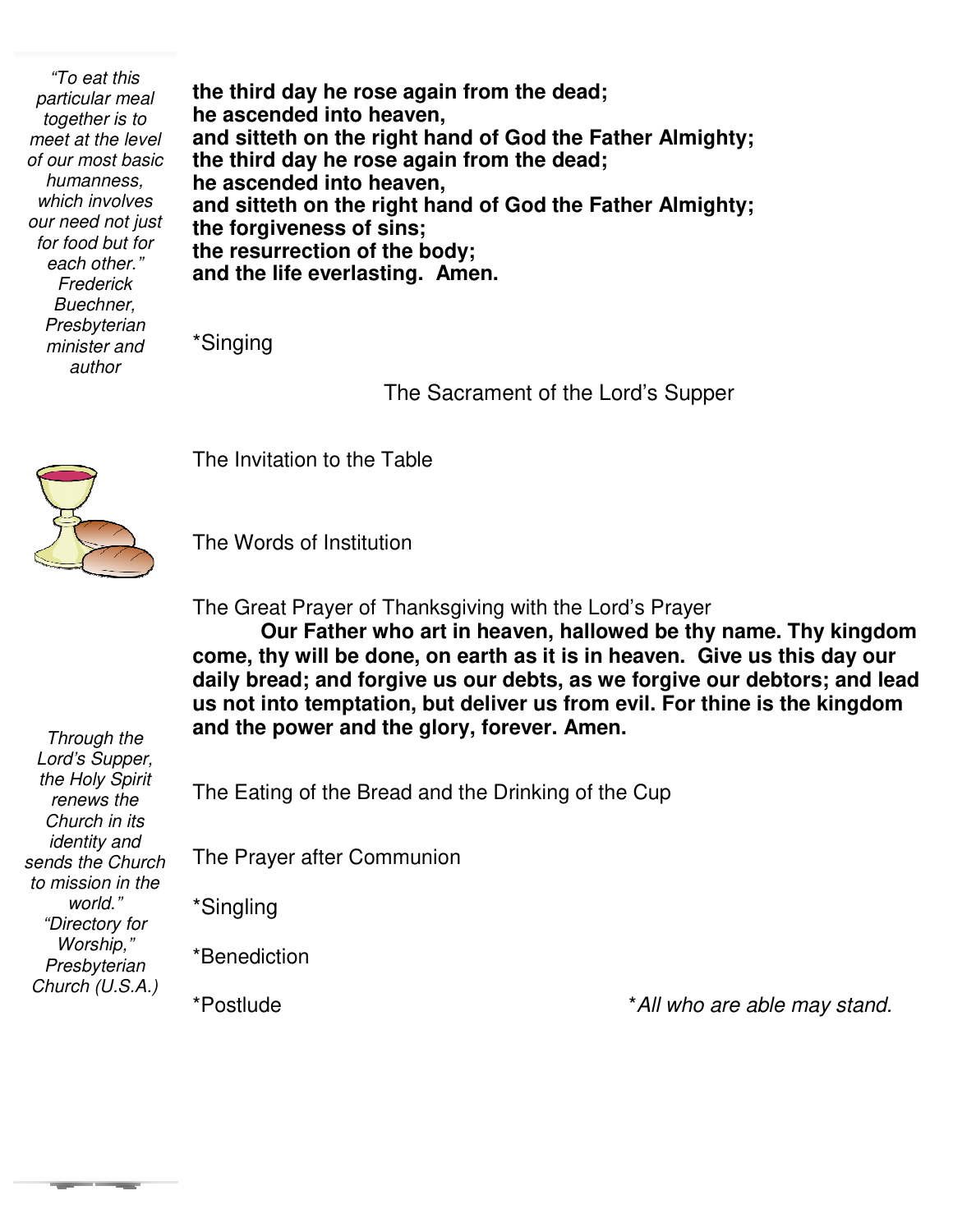| Sunday, October 10    | KIRKWOOD SUNDAY, CAMP KIRKWOOD                                        |                                       |  |
|-----------------------|-----------------------------------------------------------------------|---------------------------------------|--|
|                       | 11:00 am Worship in Vesper Area by the Lake                           |                                       |  |
|                       |                                                                       | The Sacrament of the Lord's Supper    |  |
|                       | 12:00 noon Picnic lunch under the Pavilion or on                      |                                       |  |
|                       | back porch of the Dining Hall.                                        |                                       |  |
|                       | 1:00 pm Recreational activities-Zipline or relax                      |                                       |  |
|                       |                                                                       | in a rocking chair and fellowship!    |  |
| Monday, October 11    | 7:00-8:00 pm Zoom Bible Study                                         |                                       |  |
| Wednesday, October 13 | 10-11:00 am Bible Study-Zoom & In-Person-Room                         |                                       |  |
|                       | 304                                                                   |                                       |  |
|                       | 6:00 pm Handbell Choir Practice                                       |                                       |  |
|                       | Saturday, October 16 8:00 am-12:00 pm Community Counseling Center Mum |                                       |  |
|                       |                                                                       | Sale-4810 Wrightsville Ave-Wilmington |  |
|                       |                                                                       |                                       |  |

### **NOTES AND ANNOUNCEMENTS**

**\* Today we** celebrate the Sacrament of the Lord's Supper, the sign and seal of our communion with the crucified and risen Lord. The Lord's Supper enacts and seals what the Word proclaims: God's sustaining grace offered to all people. Come to the table! Taste and see that the Lord is good!



**Church Weekly** 

**\*We extend** our Christian love and sympathy to Benjamin Brice and his family on the death of his wife, Sarah, on September 30 and to the family of Stan Skidmore on his death on October 4.

**\* Please join** the minister for a Bible study on either Monday night, October 11 from 7:00 - 8:00 p.m. via Zoom or Wednesday morning, October 13 in person (Room 304) or via Zoom. This week we will read and discuss Mark 10:35-45, the request of James and John to be put in positions of power in Jesus's kingdom.



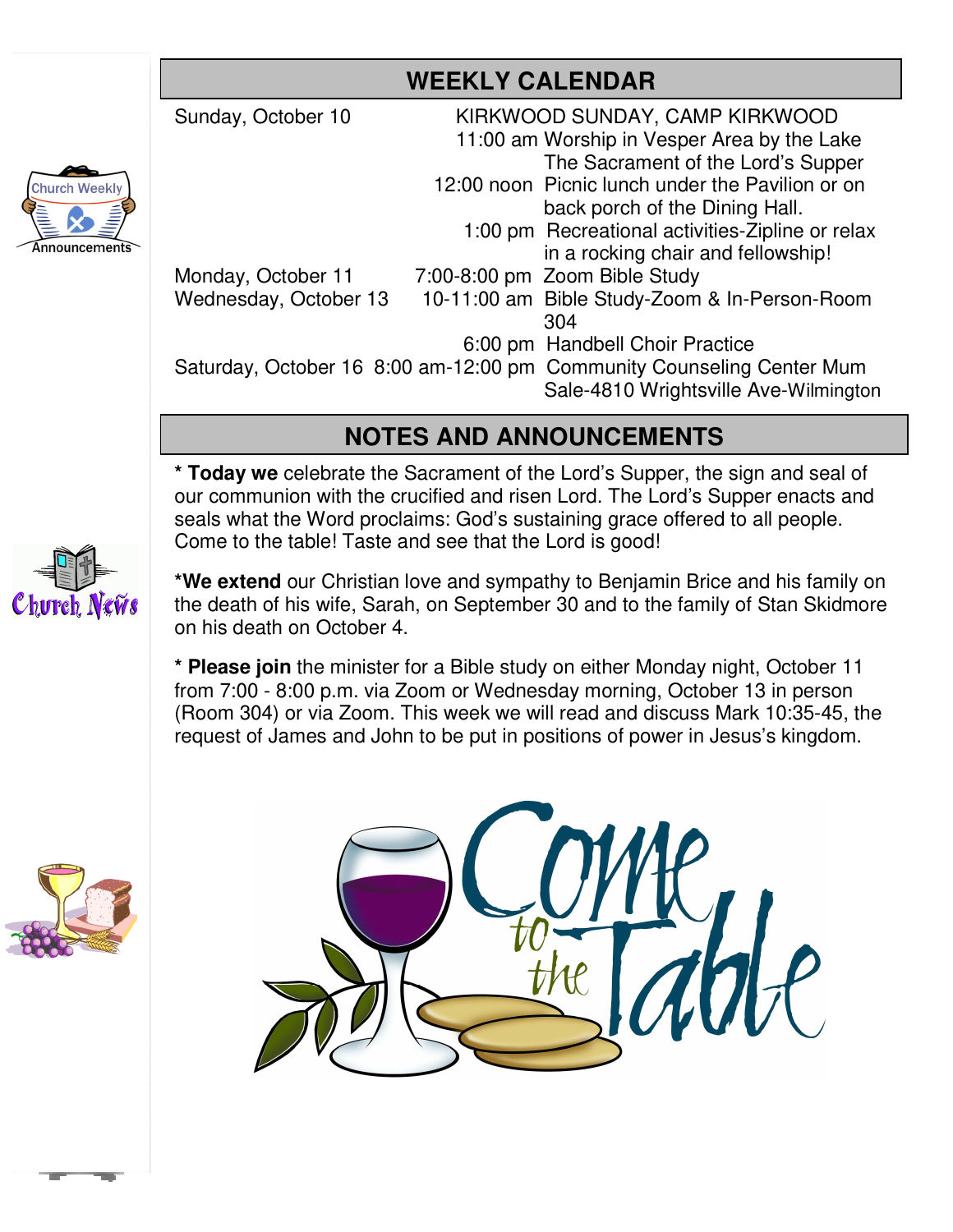# **The Community Counseling Center**

is hosting a **MUM SALE** 

# **Saturday, October 16,** from 8 to 12 pm.

4810 Wrightsville Avenue, Wilmington Johnson Nursery will be offering a selection of beautiful MUMS.

Cash or check only The Center receives 100% of proceeds!